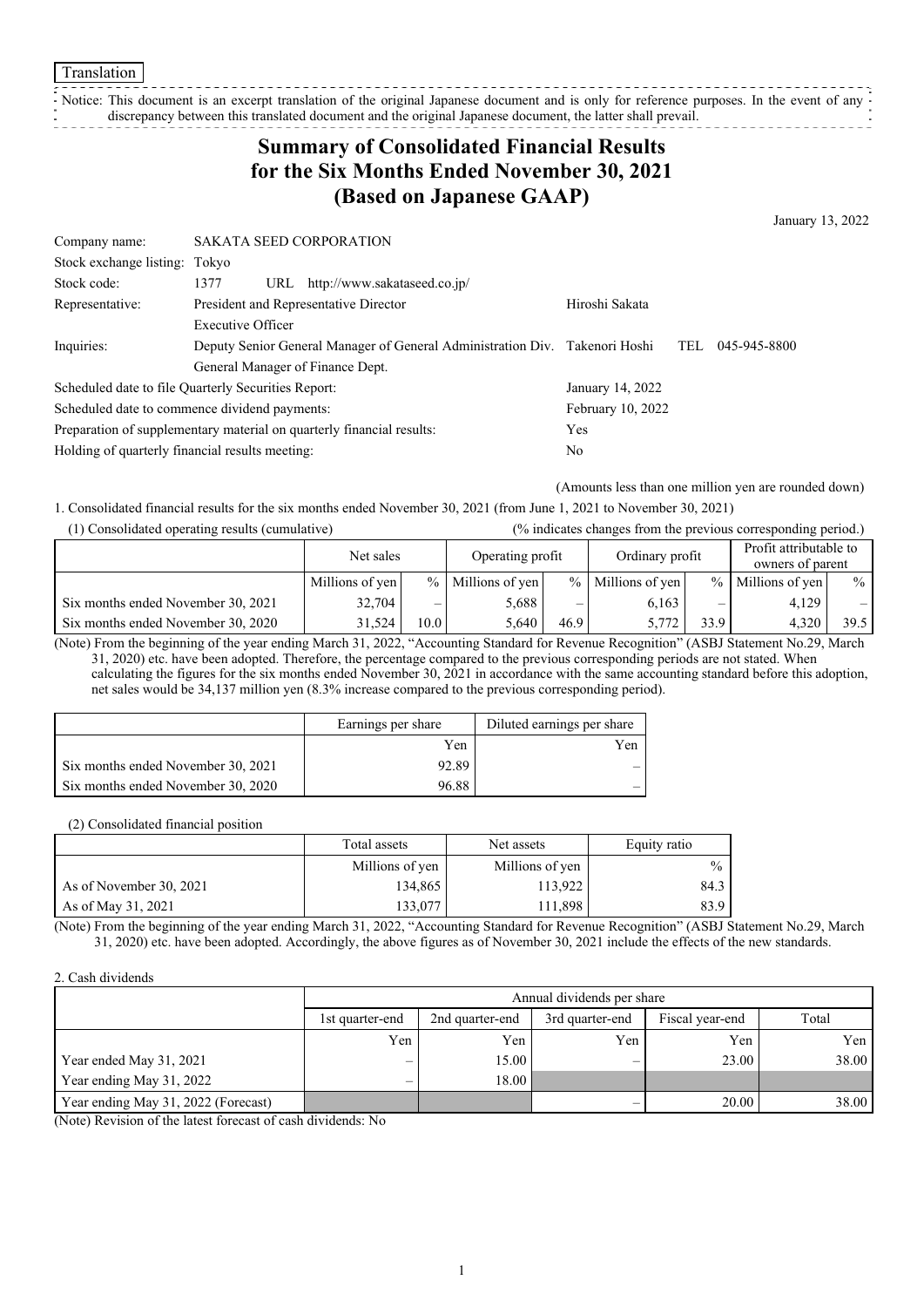3. Forecast of consolidated financial results for the year ending May 31, 2022 (from June 1, 2021 to May 31, 2022)

#### (% indicates changes from the previous corresponding period.)

|                                                                   | Net sales       |                          | Operating profit    |   | Ordinary profit     |   | Profit attributable to<br>owners of parent |               |        | Earnings per share |
|-------------------------------------------------------------------|-----------------|--------------------------|---------------------|---|---------------------|---|--------------------------------------------|---------------|--------|--------------------|
|                                                                   | Millions of yen |                          | $%$ Millions of yen |   | $%$ Millions of yen |   | % Millions of yen                          | $\frac{0}{0}$ | Yen    |                    |
| Full year                                                         | 67,400          | $\overline{\phantom{0}}$ | 9.000               | – | 9.300               | – | 9.800                                      | –             | 219.75 |                    |
| $\Delta T$ is the called a contract of the contract of $\Delta T$ |                 |                          |                     |   |                     |   |                                            |               |        |                    |

(Note) Revision of the latest forecast of consolidated financial results: YES

(Note) From the beginning of the year ending March 31, 2022, "Accounting Standard for Revenue Recognition" (ASBJ Statement No.29, March 31, 2020) etc. have been adopted. Accordingly, the above forecasts include the effects of the new standards. Therefore, the percentage compared to the previous corresponding period are not stated. When calculating the figures for the full year forecast in accordance with the same accounting standard before this adoption, net sales are forecasted at 71,000 million yen.

4. Notes

| (1) Changes in significant subsidiaries during the six months ended November 30, 2021  | No |
|----------------------------------------------------------------------------------------|----|
| (changes in specified subsidiaries resulting in the change in scope of consolidation): |    |

(2) Application of special accounting methods for preparing quarterly consolidated financial statements: Yes

| (3) Changes in accounting policies, changes in accounting estimates, and restatement of prior period financial statements |            |
|---------------------------------------------------------------------------------------------------------------------------|------------|
| Changes in accounting policies due to revisions to accounting standards and other regulations:                            | <b>Yes</b> |
| Changes in accounting policies due to other reasons:                                                                      | Yes        |
| Changes in accounting estimates:                                                                                          | No         |
| Restatement of prior period financial statements:                                                                         | No         |

(4) Number of issued shares (common shares)

Total number of issued shares at the end of the period (including treasury shares)

| As of November 30, 2021                                                                       |  | 47,410,750 shares As of May 31, 2021                 | 47,410,750 shares |
|-----------------------------------------------------------------------------------------------|--|------------------------------------------------------|-------------------|
| Number of treasury shares at the end of the period                                            |  |                                                      |                   |
| As of November 30, 2021                                                                       |  | 3,062,727 shares   As of May 31, 2021                | 2,813,736 shares  |
| Average number of shares during the period (cumulative from the beginning of the fiscal year) |  |                                                      |                   |
| Six months ended November 30, 2021 $\frac{1}{2}$                                              |  | 44,457,535 shares Six months ended November 30, 2020 | 44,597,621 shares |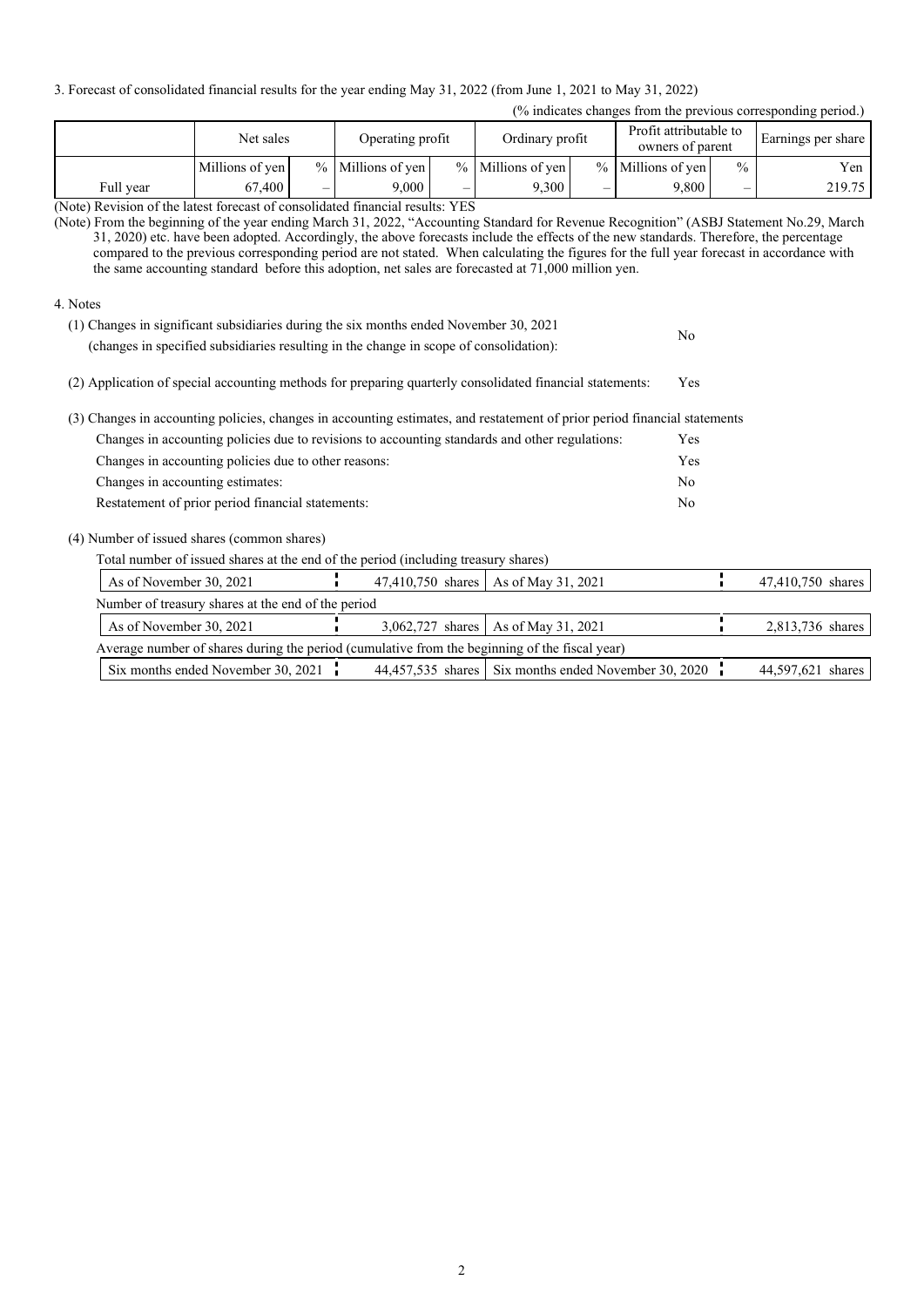### **Quarterly consolidated financial statements Consolidated balance sheets**

|                                             |                    | (Millions of yen)       |
|---------------------------------------------|--------------------|-------------------------|
|                                             | As of May 31, 2021 | As of November 30, 2021 |
| Assets                                      |                    |                         |
| Current assets                              |                    |                         |
| Cash and deposits                           | 20,988             | 23,772                  |
| Notes and accounts receivable - trade       | 16,465             |                         |
| Notes and accounts receivable               |                    | 13,437                  |
| - trade, and contract assets                |                    |                         |
| Merchandise and finished goods              | 30,642             | 33,077                  |
| Work in process                             | 2,554              | 2,218                   |
| Raw materials and supplies                  | 2,240              | 533                     |
| Costs on construction contracts in progress | 51                 | 84                      |
| Other                                       | 4,387              | 5,251                   |
| Allowance for doubtful accounts             | (416)              | (404)                   |
| Total current assets                        | 76,913             | 77,970                  |
| Non-current assets                          |                    |                         |
| Property, plant and equipment               |                    |                         |
| Buildings and structures                    | 33,073             | 33,745                  |
| Accumulated depreciation                    | (21,073)           | (21, 469)               |
| Buildings and structures, net               | 12,000             | 12,275                  |
| Machinery, equipment and vehicles           | 14,842             | 15,327                  |
| Accumulated depreciation                    | (10, 237)          | (10, 581)               |
| Machinery, equipment and vehicles, net      | 4,604              | 4,746                   |
| Land                                        | 13,697             | 13,757                  |
| Construction in progress                    | 1,647              | 1,424                   |
| Other                                       | 6,205              | 6,546                   |
| Accumulated depreciation                    | (3,917)            | (4,197)                 |
| Other, net                                  | 2,287              | 2,348                   |
| Total property, plant and equipment         | 34,237             | 34,551                  |
| Intangible assets                           | 4,591              | 4,435                   |
| Investments and other assets                |                    |                         |
| Investment securities                       | 14,848             | 15,200                  |
| Long-term loans receivable                  | 25                 | 18                      |
| Deferred tax assets                         | 1,665              | 1,792                   |
| Other                                       | 808                | 909                     |
| Allowance for doubtful accounts             | (13)               | (12)                    |
| Total investments and other assets          | 17,334             | 17,907                  |
| Total non-current assets                    | 56,163             | 56,895                  |
| Total assets                                | 133,077            | 134,865                 |
|                                             |                    |                         |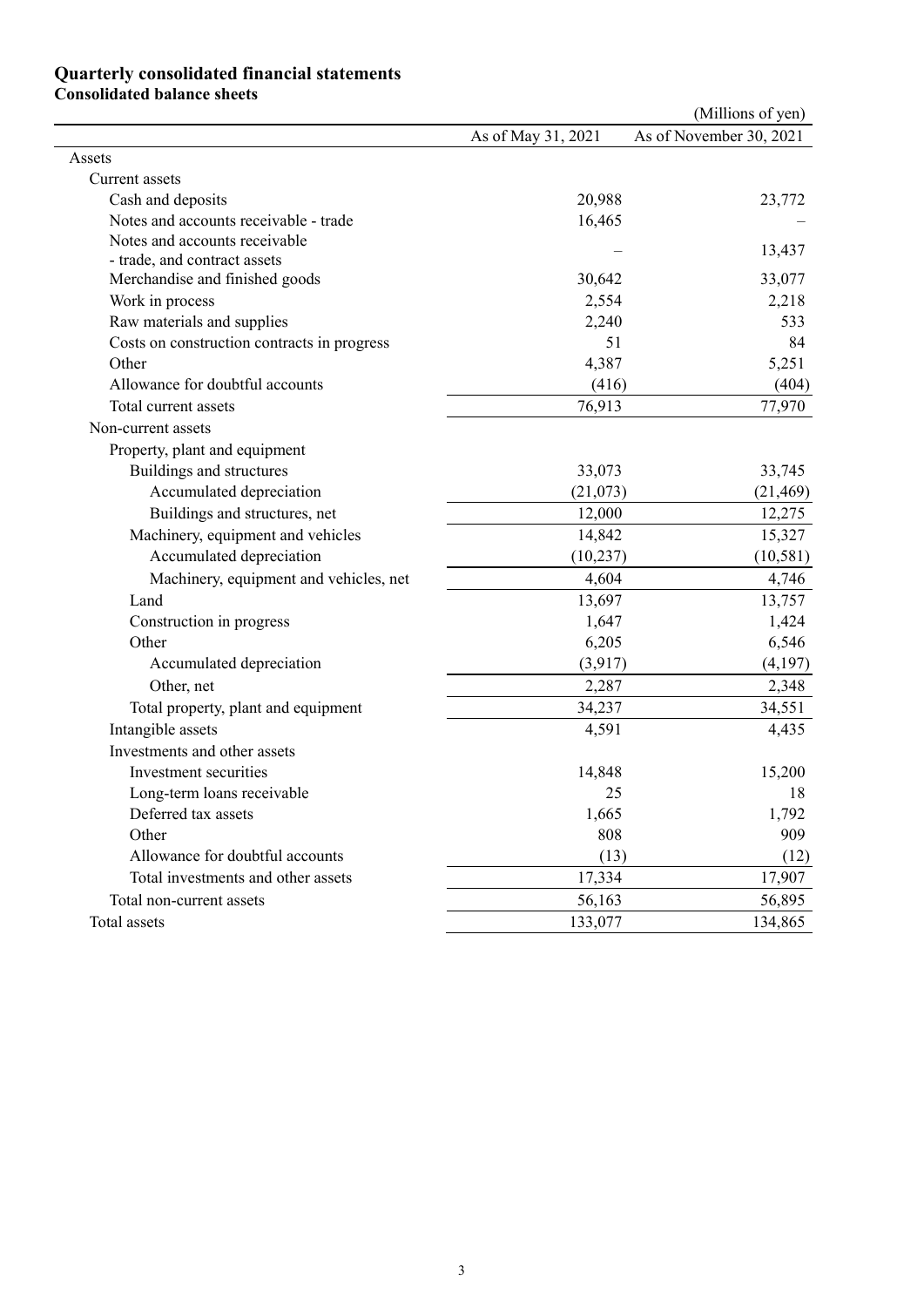|                                                 |                    | (Millions of yen)       |
|-------------------------------------------------|--------------------|-------------------------|
|                                                 | As of May 31, 2021 | As of November 30, 2021 |
| Liabilities                                     |                    |                         |
| <b>Current liabilities</b>                      |                    |                         |
| Notes and accounts payable - trade              | 4,896              | 3,600                   |
| Short-term borrowings                           | 1,894              | 1,450                   |
| Income taxes payable                            | 1,447              | 1,477                   |
| Other                                           | 6,449              | 7,313                   |
| Total current liabilities                       | 14,688             | 13,842                  |
| Non-current liabilities                         |                    |                         |
| Long-term borrowings                            | 894                | 991                     |
| Deferred tax liabilities                        | 1,256              | 1,900                   |
| Retirement benefit liability                    | 1,819              | 1,731                   |
| Provision for retirement benefits for directors | 44                 | 46                      |
| (and other officers)                            |                    |                         |
| Provision for share awards for directors        | 101                | 93                      |
| (and other officers)                            |                    |                         |
| Other                                           | 2,374              | 2,336                   |
| Total non-current liabilities                   | 6,490              | 7,100                   |
| <b>Total liabilities</b>                        | 21,178             | 20,942                  |
| Net assets                                      |                    |                         |
| Shareholders' equity                            |                    |                         |
| Share capital                                   | 13,500             | 13,500                  |
| Capital surplus                                 | 10,793             | 10,793                  |
| Retained earnings                               | 91,099             | 93,898                  |
| Treasury shares                                 | (4, 487)           | (5, 392)                |
| Total shareholders' equity                      | 110,905            | 112,799                 |
| Accumulated other comprehensive income          |                    |                         |
| Valuation difference on                         | 5,873              | 6,061                   |
| available-for-sale securities                   |                    |                         |
| Foreign currency translation adjustment         | (4, 876)           | (4,985)                 |
| Remeasurements of defined benefit plans         | (240)              | (220)                   |
| Total accumulated other comprehensive income    | 757                | 856                     |
| Non-controlling interests                       | 235                | 266                     |
| Total net assets                                | 111,898            | 113,922                 |
| Total liabilities and net assets                | 133,077            | 134,865                 |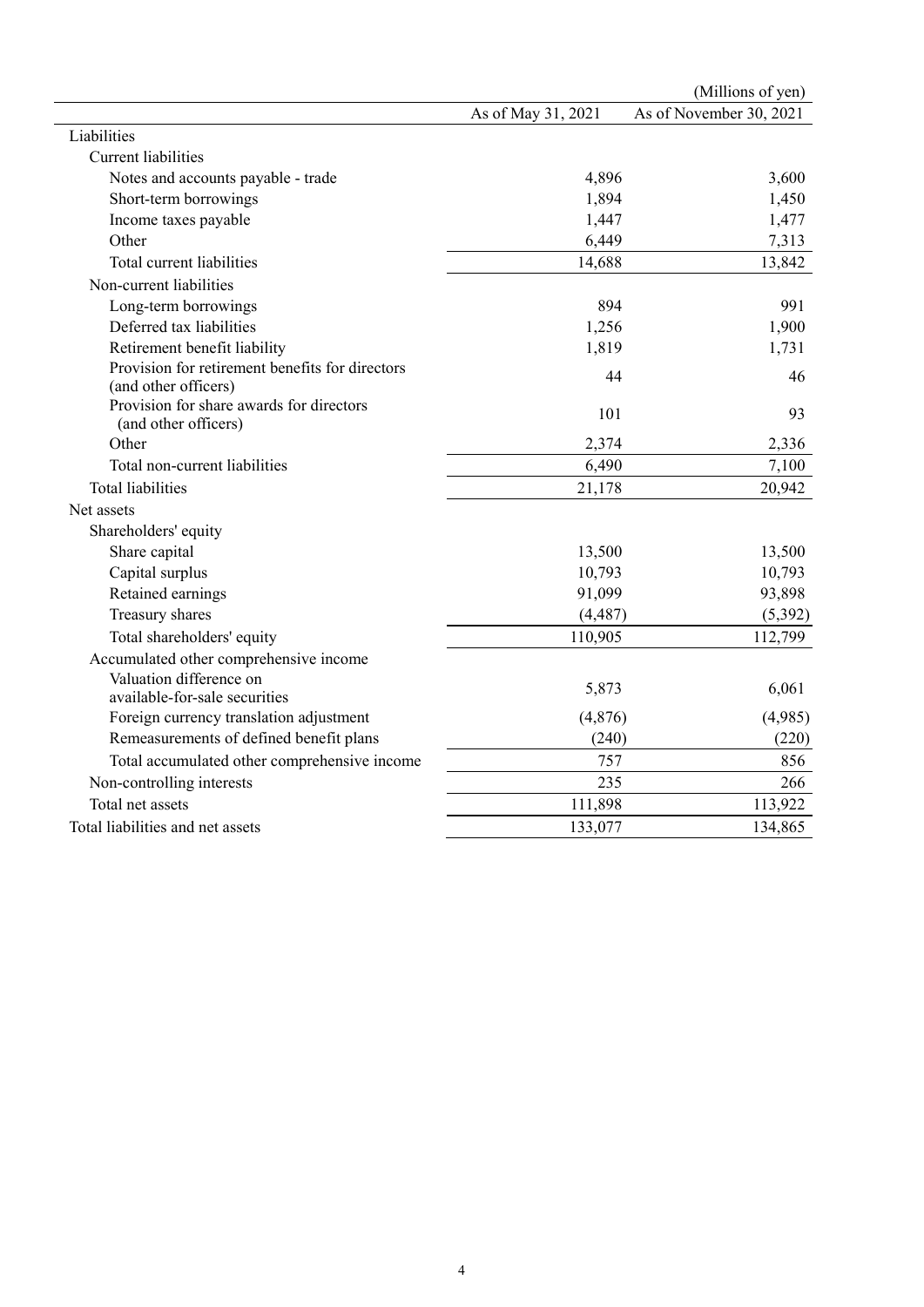## **Consolidated statements of income (cumulative) and consolidated statements of comprehensive income (cumulative)**

**Consolidated statements of income (cumulative)**

|                                                  |                                       | (Millions of yen)                     |
|--------------------------------------------------|---------------------------------------|---------------------------------------|
|                                                  | Six months ended<br>November 30, 2020 | Six months ended<br>November 30, 2021 |
| Net sales                                        | 31,524                                | 32,704                                |
| Cost of sales                                    | 12,706                                | 12,278                                |
| Gross profit                                     | 18,817                                | 20,425                                |
| Selling, general and administrative expenses     | 13,177                                | 14,737                                |
| Operating profit                                 | 5,640                                 | 5,688                                 |
| Non-operating income                             |                                       |                                       |
| Interest income                                  | 49                                    | 57                                    |
| Dividend income                                  | 193                                   | 194                                   |
| Rental income                                    | 104                                   | 141                                   |
| Foreign exchange gains                           |                                       | 119                                   |
| Other                                            | 125                                   | 131                                   |
| Total non-operating income                       | 473                                   | 644                                   |
| Non-operating expenses                           |                                       |                                       |
| Interest expenses                                | 62                                    | 44                                    |
| Foreign exchange losses                          | 203                                   |                                       |
| Other                                            | 74                                    | 124                                   |
| Total non-operating expenses                     | 340                                   | 169                                   |
| Ordinary profit                                  | 5,772                                 | 6,163                                 |
| Extraordinary income                             |                                       |                                       |
| Gain on sale of investment securities            | 108                                   | 28                                    |
| Settlement received                              | 150                                   |                                       |
| Total extraordinary income                       | 258                                   | 28                                    |
| <b>Extraordinary</b> losses                      |                                       |                                       |
| <b>Impairment</b> losses                         | 71                                    | 8                                     |
| Settlement package                               |                                       | 126                                   |
| Loss on valuation of investment securities       | 102                                   |                                       |
| Total extraordinary losses                       | 173                                   | 135                                   |
| Profit before income taxes                       | 5,857                                 | 6,057                                 |
| Income taxes                                     | 1,503                                 | 1,883                                 |
| Profit                                           | 4,353                                 | 4,173                                 |
| Profit attributable to non-controlling interests | 33                                    | 44                                    |
| Profit attributable to owners of parent          | 4,320                                 | 4,129                                 |
|                                                  |                                       |                                       |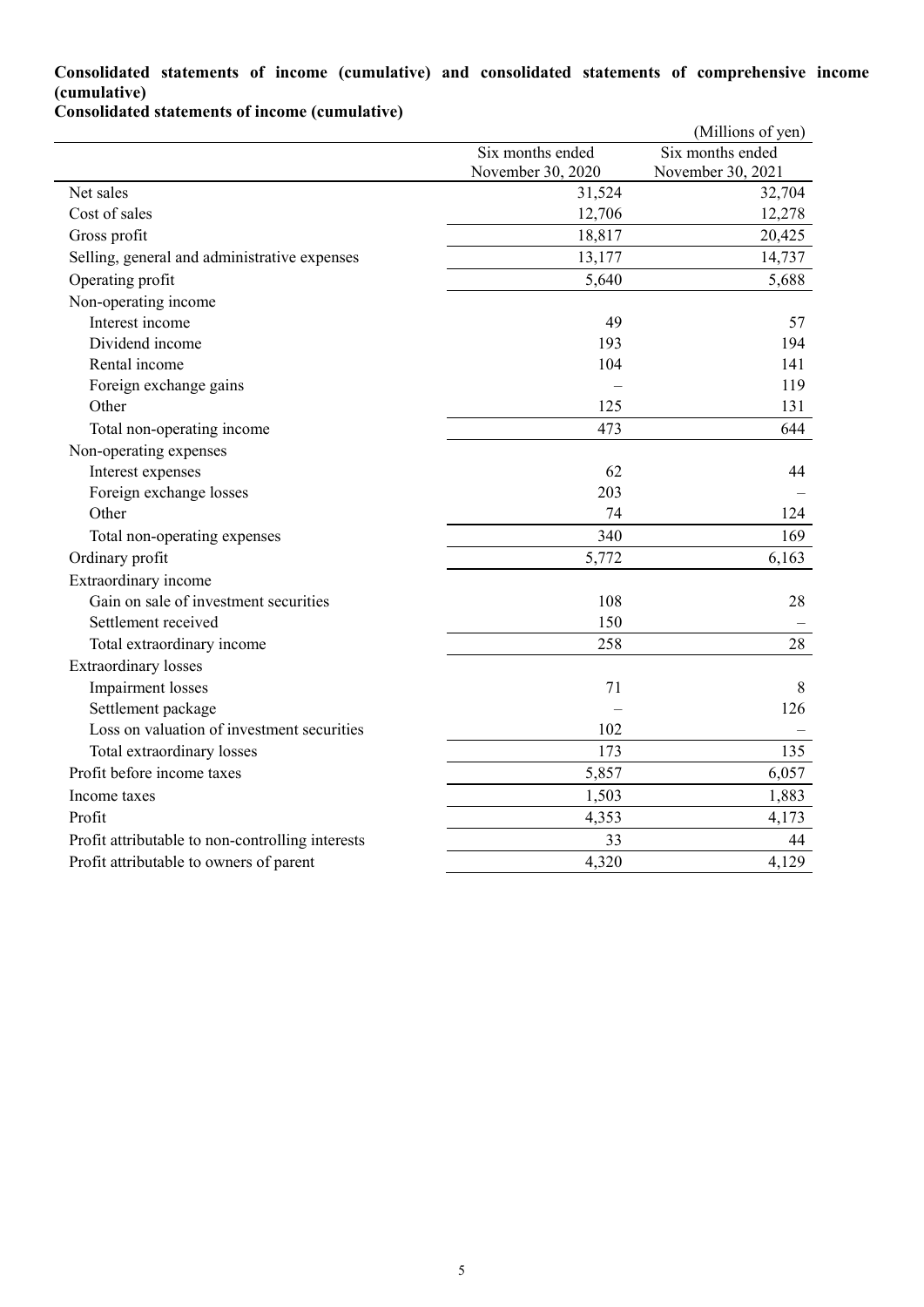# **Consolidated statements of comprehensive income (cumulative)**

|                                                                                      |                   | (Millions of yen) |
|--------------------------------------------------------------------------------------|-------------------|-------------------|
|                                                                                      | Six months ended  | Six months ended  |
|                                                                                      | November 30, 2020 | November 30, 2021 |
| Profit                                                                               | 4,353             | 4,173             |
| Other comprehensive income                                                           |                   |                   |
| Valuation difference on available-for-sale securities                                | 52                | 188               |
| Foreign currency translation adjustment                                              | (60)              | (150)             |
| Remeasurements of defined benefit plans, net of tax                                  | 22                | 19                |
| Share of other comprehensive income of entities<br>accounted for using equity method |                   | 44                |
| Total other comprehensive income                                                     | 14                | 101               |
| Comprehensive income                                                                 | 4,367             | 4,275             |
| Comprehensive income attributable to                                                 |                   |                   |
| Comprehensive income attributable to<br>owners of parent                             | 4,326             | 4,228             |
| Comprehensive income attributable to<br>non-controlling interests                    | 41                | 46                |